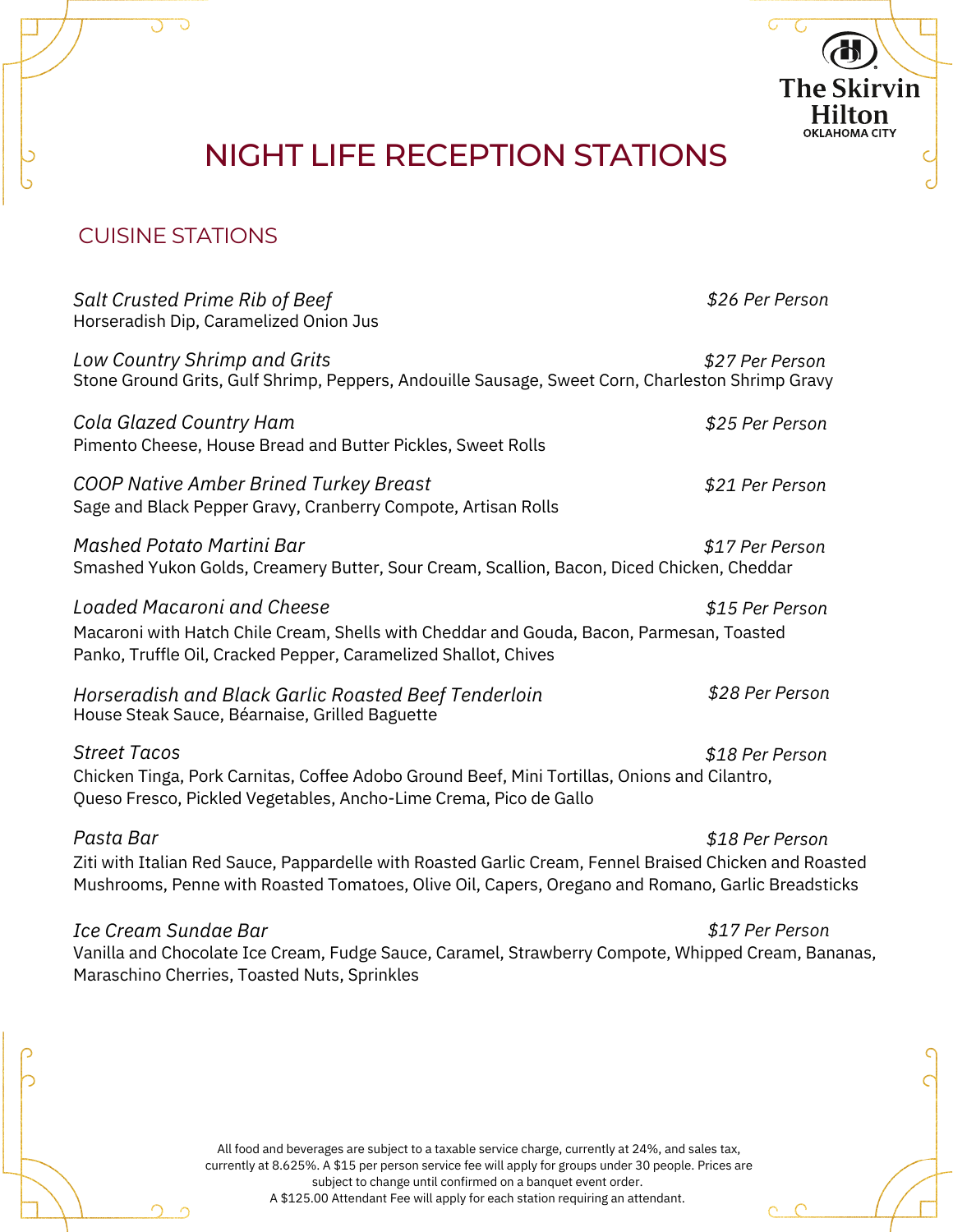# NIGHT LIFE RECEPTION STATIONS

# LATE NIGHT SNACKS

Spicy Garlic Chicken Wings, Boneless Buffalo "Wings", Waffle Fries, Blue Cheese Dip, Ranch, Celery and Carrot Sticks *\$17 Per Person Wings*

Soft Pretzel Bites, Beer Cheese Dip, Kettle Chips, French Onion Dip *Munchies*

Tots, Queso, Beef Chili, Ancho-Lime Crema, Diced Tomato, Hatch Chiles, Red Onion, Black Olives, Cheddar *\$16 Per Person Totcho Bar*

### *Slider Bar*

Traditional Beef Sliders, Nashville Hot Chicken Sliders, Served with the Following Accompaniments - Pimento Cheese, Bread and Butter Pickles, Yellow Mustard, Garlic Aioli, Caramelized Onions, Bacon

# GOURMET DISPLAYS

*Artisan Cheese*

Domestic and Imported Cheeses, Toasted Nuts, Dried and Fresh Fruits and Berries, Assorted Breadsand **Crisps** *\$16 Per Person*

Marinated Country Olives, Buffalo Mozzarella and Cherry Tomato Salad, Grilled Marinated Vegetables, Mortadella, Capicola, Marinated Artichokes, Roasted Peppers, Grilled Breads *\$17 Per Person Antipasti*

Assortment of Fresh, Grilled and Pickled Vegetables, Buttermilk Herb Dip and Roasted Red Pepper **Hummus** *\$13 Per Person Vegetable Crudité*

Selection of Domestic and Imported Cured Meats, Artisan Cheeses, Mustards, Pickles, Jams and Chutneys, Assorted Breads and Crisps *\$21 Per Person Charcuterie Display*



*\$19 Per Person*

*\$15 Per Person*

**The Skirvin** Hilton **OKLAHOMA CITY** 

All food and beverages are subject to a taxable service charge, currently at 24%, and sales tax, currently at 8.625%. A \$15 per person service fee will apply for groups under 30 people. Prices are subject to change until confirmed on a banquet event order. A \$125.00 Attendant Fee will apply for each station requiring an attendant.